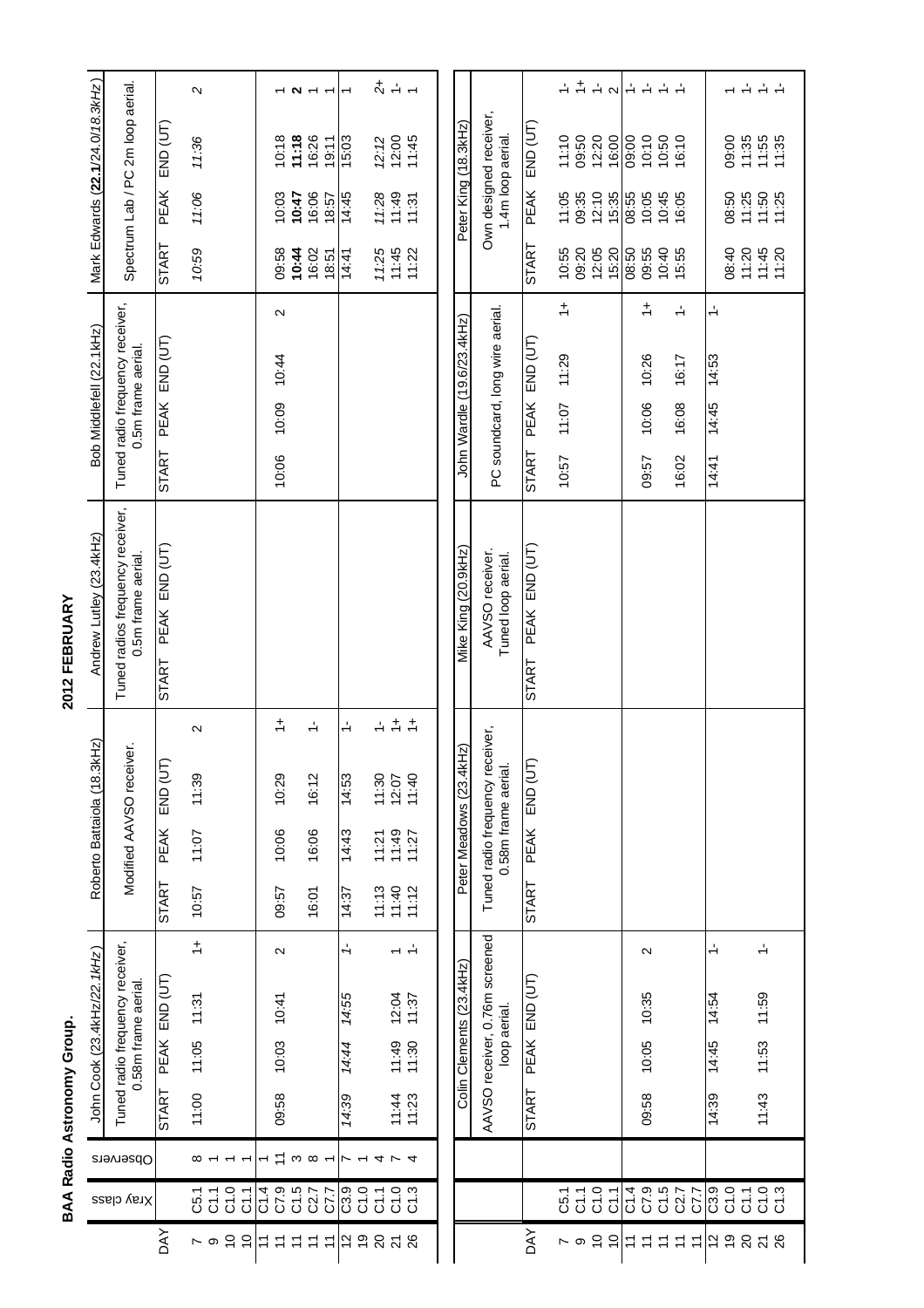|                            | Mark Horn (23.4kHz)             | Tuned radio frequency receiver,<br>0.58m frame aerial. | $END$ $(UT)$<br><b>PEAK</b><br><b>START</b> |                                       |                                              |                                                                          |                                                        |                                   |                                                                                 |                                         |                           |                                    |                     | END (UT)<br><b>PEAK</b><br>START |                                |          |                                                        |        |                                   |                                                        |                                   |                                     |  |
|----------------------------|---------------------------------|--------------------------------------------------------|---------------------------------------------|---------------------------------------|----------------------------------------------|--------------------------------------------------------------------------|--------------------------------------------------------|-----------------------------------|---------------------------------------------------------------------------------|-----------------------------------------|---------------------------|------------------------------------|---------------------|----------------------------------|--------------------------------|----------|--------------------------------------------------------|--------|-----------------------------------|--------------------------------------------------------|-----------------------------------|-------------------------------------|--|
|                            | Martyn Kinder (19.6kHz/22.1khz) | Tuned radio frequency receiver,<br>0.58m frame aerial. | PEAK END (UT)<br><b>START</b>               | $\frac{+}{ }$<br>11:07 11:25<br>10:59 |                                              | $\alpha + 1$<br>$10:32$<br>$10:52$<br>$16:09$<br>10:45<br>10:04<br>09:57 | 15:59<br>10:41<br>15:54                                | $\div$<br>14:51<br>14:45<br>14:40 |                                                                                 |                                         |                           |                                    |                     | PEAK END (UT)<br>START           |                                |          |                                                        |        |                                   |                                                        |                                   |                                     |  |
| 2012 FEBRUARY              | John Elliott (21.7kHz)          | Tuned radio frequency receiver,<br>0.5m frame aerial.  | START PEAK END (UT)                         |                                       |                                              |                                                                          |                                                        |                                   |                                                                                 |                                         | Gonzalo Vargas (Various)  |                                    | Spectrum Lab.       | PEAK END (UT)<br>START           |                                |          |                                                        |        |                                   |                                                        |                                   |                                     |  |
|                            | 4kHz)<br>Gordon Fiander (23.    | PC sound card.                                         | Ē<br>n) ang<br><b>PEAK</b><br>START         |                                       |                                              | 10:20<br>10:05<br>09:58                                                  | $\div$<br>16:15<br>16:05<br>15:58                      |                                   |                                                                                 |                                         | Snc<br>Simon Dawes (vario | PC soundcard and TRF receiver with | 1m loop aerial.     | END (UT)<br>PEAK<br><b>START</b> |                                |          |                                                        |        |                                   |                                                        |                                   |                                     |  |
| BAA Radio Astronomy Group. | Paul Hyde (22.1kHz)             | Tuned radio frequency receiver,<br>0.96m frame aerial. | PEAK END (UT)<br><b>START</b>               | $\div$<br>11:25<br>11:06<br>10:59     |                                              | $\sim$<br>10:38<br>10:05<br>09:58                                        | $\stackrel{1}{\rightarrow}$<br>16:12<br>16:06<br>16:02 |                                   | $\div$ $\div$<br>$11:35$<br>$12:15$<br>$11:28$<br>$11:50$<br>$11:24$<br>$11:44$ |                                         | Steve Parkinson (23.4kHz) | Tuned radio frequency receiver,    | 0.58m frame aerial. | PEAK END (UT)<br>START           | $\sim$<br>11:04 11:34<br>11:00 |          |                                                        |        | $\sim$<br>10:40<br>10:05<br>09:58 | $\stackrel{1}{\rightarrow}$<br>16:12<br>16:06<br>16:02 | $\div$<br>14:56<br>14:45<br>14:41 | $\div$<br>12:01<br>11:49<br>11:45   |  |
|                            |                                 |                                                        | <b>AY</b>                                   |                                       | $\begin{array}{l} 7.797 \\ 5555 \end{array}$ |                                                                          | 014<br>015<br>015<br>017<br>017                        |                                   |                                                                                 | ្រុ <sub>ិ ក</sub> ុំខ្លួ<br>ខ្លួបក្នុង |                           |                                    |                     |                                  |                                | $\sim$ 0 | $\begin{array}{l} 7.797 \\ 5.797 \\ 6.757 \end{array}$ |        |                                   |                                                        |                                   | <br> នី ១ ក ១ នី<br> បី ប៊ី ប៊ី ប៊ី |  |
|                            |                                 |                                                        |                                             |                                       | 5 9 0 7                                      | ココココ                                                                     | $\overleftarrow{\cdot}$                                | $\frac{1}{2}$                     |                                                                                 | <u>ន ដ</u> ន                            |                           |                                    |                     | <b>AVO</b>                       |                                |          | $\tilde{\sigma}$                                       | $\div$ |                                   | $\begin{array}{c} z \neq z \neq z \end{array}$         | ်ငံ ခ                             | <u>ន ដ</u> ន                        |  |

2012 FEBRUARY

**BAA Radio Astronomy Group.**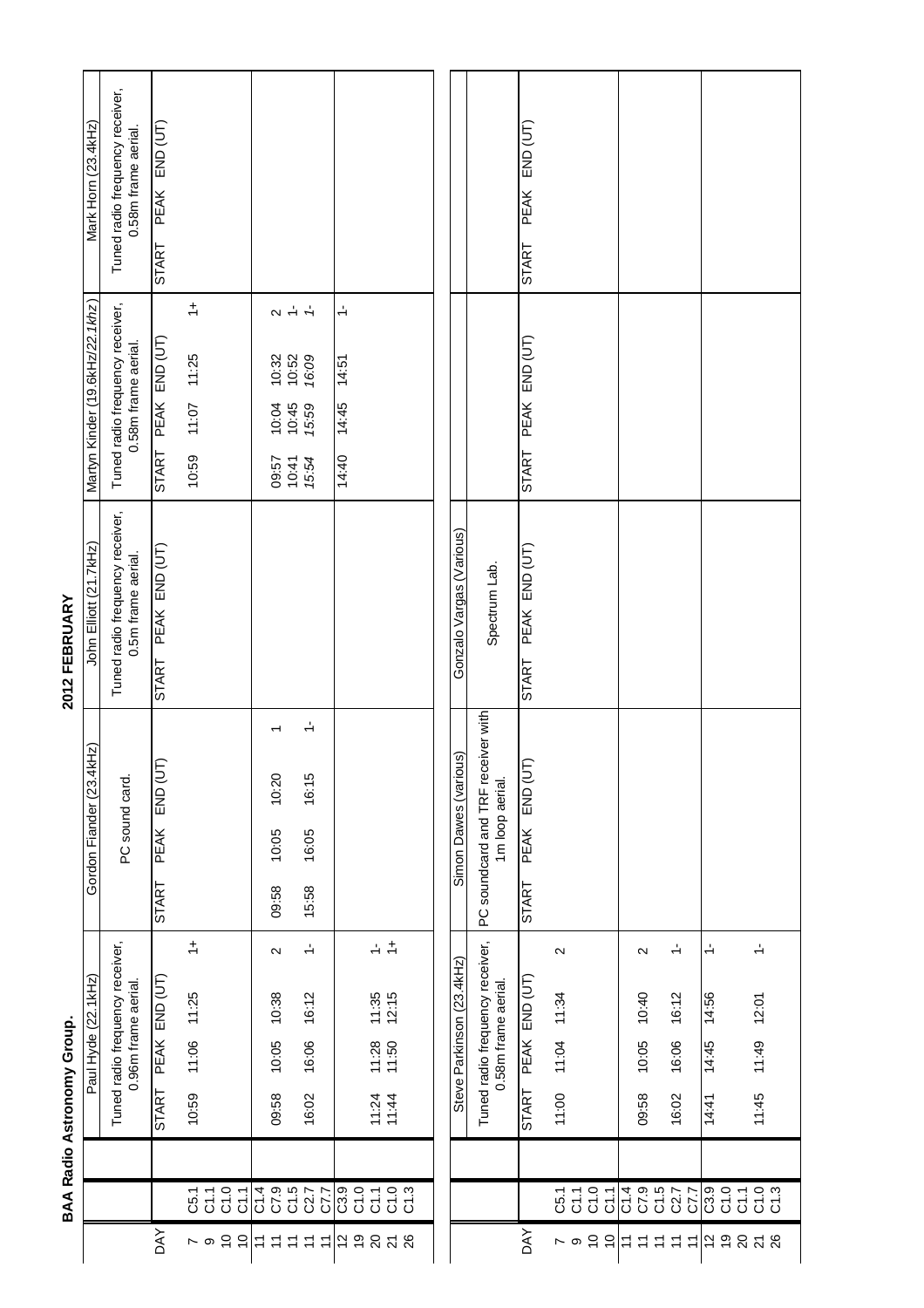

VLF flare activity 2005/12. **VLF flare activity 2005/12.**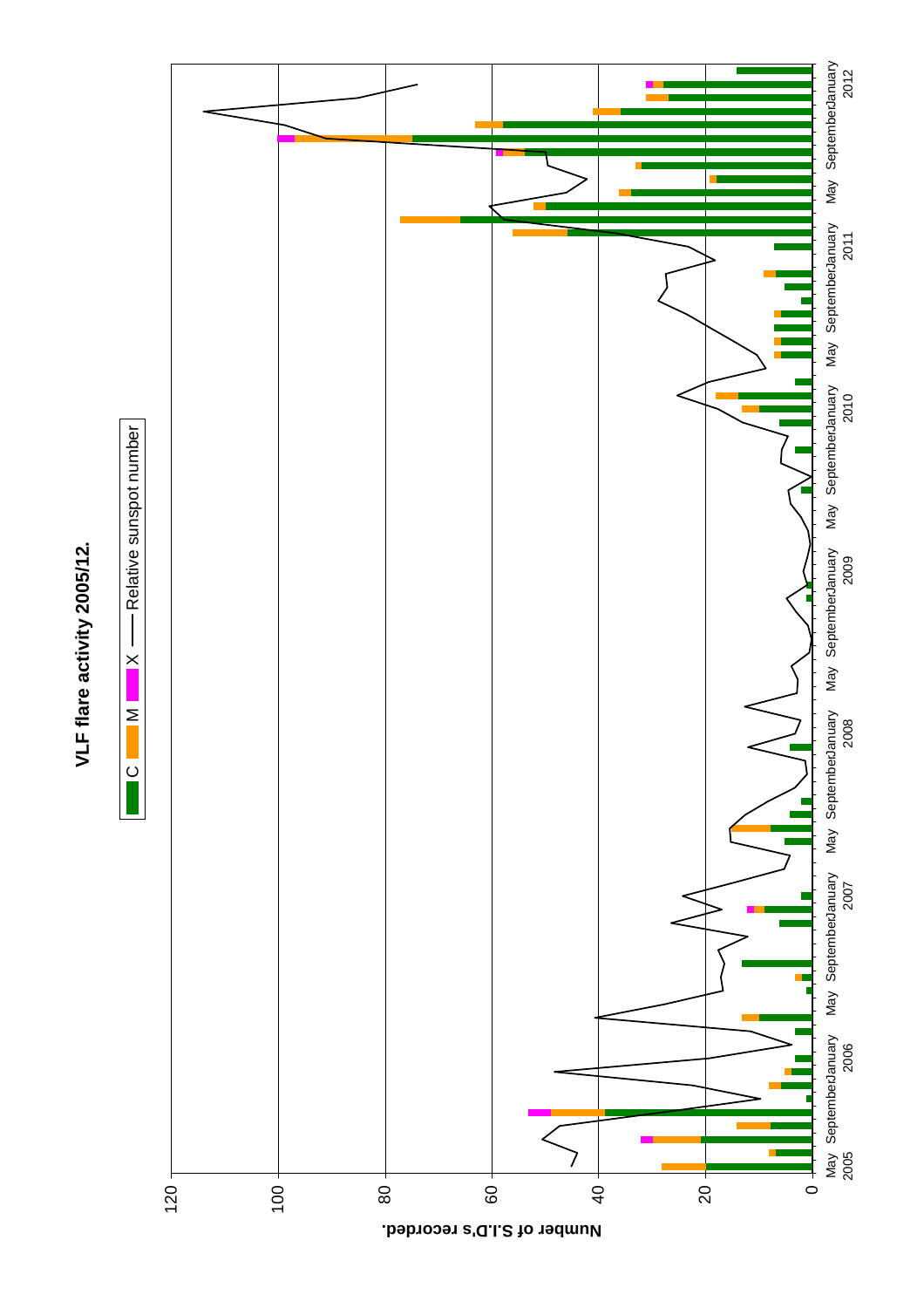## 2012 FEBRUARY.

With just 14 SIDs recorded, activity has been at its lowest for over 12 months. The C5.1 flare on the 7<sup>th</sup> was widely recorded, and is shown nicely in this chart by Roberto Battaiola.



The highlight of the month was the 11<sup>th</sup>, with five events recorded in total. I have added the GOES X-ray flux to my own recording, below:



The C7.9 flare is clear enough in both signals, but the others have not recorded well with me. Mark Edwards caught the C7.7 flare after local sunset by monitoring NAA at 24kHz from the USA, thus extending the evening period by a couple of hours.

Looking through the SWPC bulletins for February, we have recorded a good sample of the activity. There was a single M1.0 flare at 20:00UT on the  $6<sup>th</sup>$ , no X-class, the majority of the remaining events being B-class.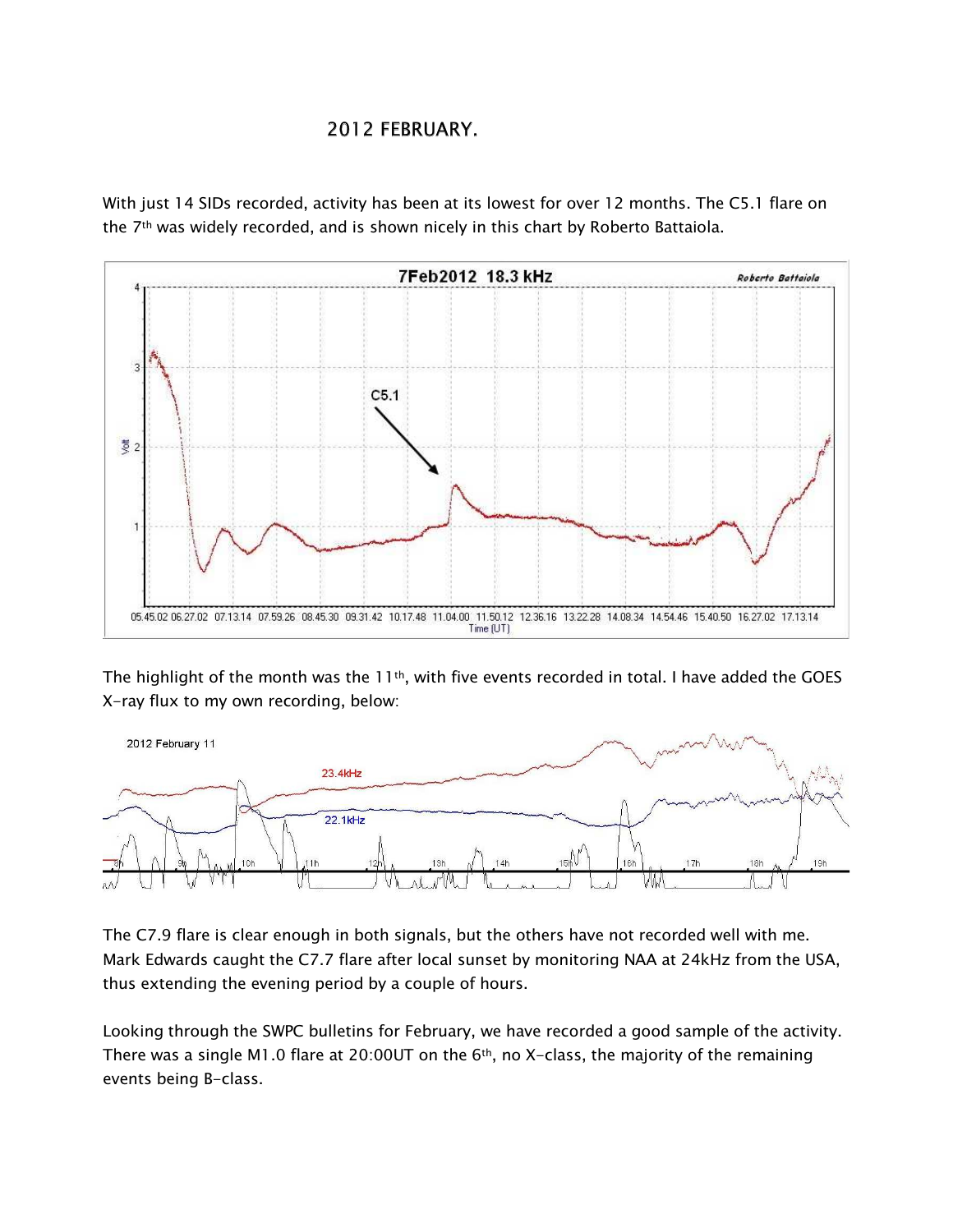Colin Clements has reported a number of particularly noisy days in February. His recording for the 18th is shown below:



He also recorded high day time noise levels on the 12th, 14th, 15th, and 16th.

## MAGNETIC DATA.

Most of the disturbed periods shown in the Bartels diagram are due to coronal hole high speed streams, which have been a feature throughout the month. Two CMEs are noted in the SWPC bulletins. The first reached Earth on the 15th, the earlier active period being due to the CH HSS. The CME disturbance continued into the early hours of the 16th. The second CME arrived late on the 26th. Although the arrival does not show in our recordings, the disturbance grew to  $K = 4$  or 5 by 18:00UT on the 27th.

A sudden storm commencement does show in our recordings on the 22nd, at 02:15UT. This appears to be from another CH HSS, and caused a very small disturbance until about 04:00UT

Martyn Kinder has sent me his own Bartels diagram, including a 3-hourly K-index. I am looking at ways to include this very large item on an A4 page while still being able to read the details.